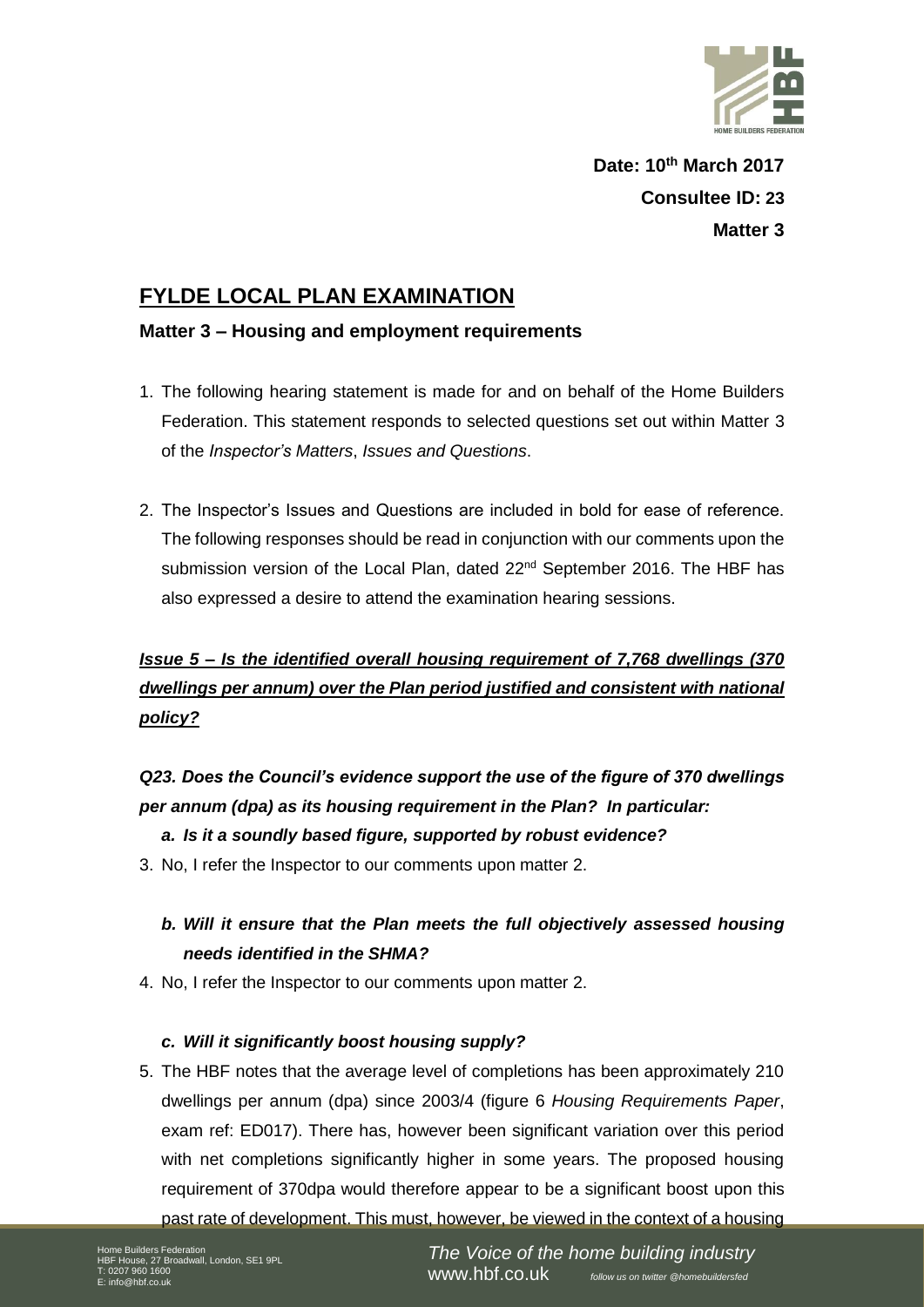moratorium. It should also be noted that this average level of delivery was significantly below the housing target for Fylde provided by the now revoked North West Regional Spatial Strategy.

6. Furthermore the primary concern for the plan should be to ensure that the objectively assessed needs are met in full. I refer to our comments upon matter 2 in this regard.

*Q24. The soundness of specific land allocations and deliverability of sites to meet the housing requirement will be considered at Stage 2 of the Examination. However, on the basis of the Plan as submitted does it confirm that there is:*

### *a. a supply of specific deliverable sites to meet the housing requirement for five years from the point of adoption; and*

7. The HBF has not fully scrutinised the supply identified in the appendix to examination document EL1.001b. It is, however, noted that in response to the Inspector's question 6 the Council considers it can demonstrate a deliverable five year supply. This appears to be highly reliant upon a significant number of the allocations within the plan delivering within the first five years. Whilst the HBF does not wish to comment upon this likelihood the Council should seek assurances from the relevant developers in relation to these sites.

## *b. a supply of specific, developable sites or broad locations for growth for years 6-10 from the point of adoption?*

8. The HBF has a number of concerns in relation to the overall supply. These are highlighted within our response to the Publication version of the plan (paragraphs 41 to 52). The HBF is unaware of any further evidence to allay our concerns and as such they are still considered valid. In aid of brevity they are not repeated here.

### *c. If you contend that the plan would not provide for either (a) or (b) above (or both) could the Plan be appropriately modified to address this?*

9. The HBF recommends greater flexibility be introduced into the plan through additional allocations. This would not only provide greater potential for the plan to meet, in full, its housing requirement but would also be in conformity with the NPPF requirement for plans to be positively prepared and provide flexibility and choice. It is not considered that the current buffer of just 123 dwellings provides such comfort particularly given the uncertain status of many of the sources of supply.